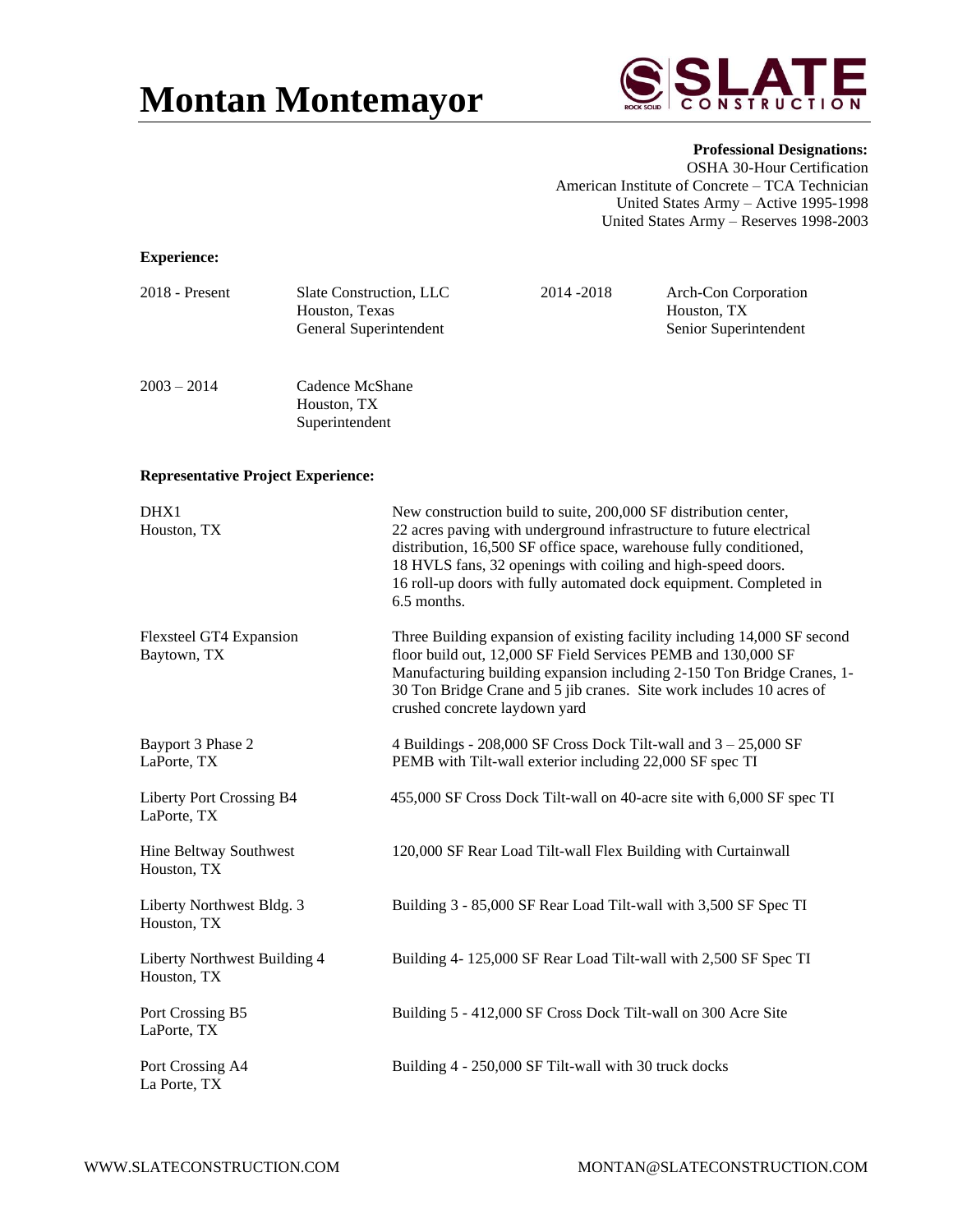Montan Montemayor Page 2

Pasadena, TX site

LaPorte, TX

LaPorte, TX

Houston, TX

Houston, TX

Houston, TX Spec TI

Belville, TX

Houston, TX

The Woodlands, TX

Houston, TX

Channelview, TX

Houston, TX

Houston, TX

Corpus Christi, TX

#### **References:**

Dan Zoch The Carson Companies 9821 Katy Freeway, Suite 440 Houston, Texas 77024 713-360-7929 dzoch@carsoncompanies.com

Interport Phase I 600,000 SF Cross Dock Tilt-wall Distribution 40-acre Site

Houston Industrial 150,000 SF Rail-serve Tilt-wall with 3,000 SF Spec TI

Houston Polymers Terminal 1,200,000 SF Cross Dock Tilt-wall Completed in Two Phases

Hines Plaza Verde Bldg. 1 150,000 SF Rear Load Tilt-wall Warehouse

Hines Plaza Verde Bldg. 2 150,000 SF Rear Load Tilt-wall Warehouse

The TJX Companies 80,000 SF Cross Dock Tilt-wall Distribution Center with 10,000 SF

TSU Parking Garages 340,000 Total SF Pre-cast Parking Garages. Garage 1 Four-story Garage 2 – Five-story to Accommodate 1,000 Total Vehicles

Belville General Hospital MOB 31,000 SF Medical Office Building & Renovation of Existing Space

Ango Global 40,000 SF Class-A Office Building

East Shore Place Garage Four-story Precast Parking Garage for Wolfe Company

Gateway Spring Valley 100,000 SF Five-story Office Building & Precast Parking Garage

Groendyke Transport, Inc 37,000 SF Build-to-suit PEMB including

Wallis State Bank Parking Garage Six-story Precast Parking Garage

Dogan/Scott Elementary School 90,000 SF CM at Risk Elementary School for HISD

Texas A&M Performing Arts Center 52,000 SF Concert Hall Featuring 50' High Glass Curtain Wall